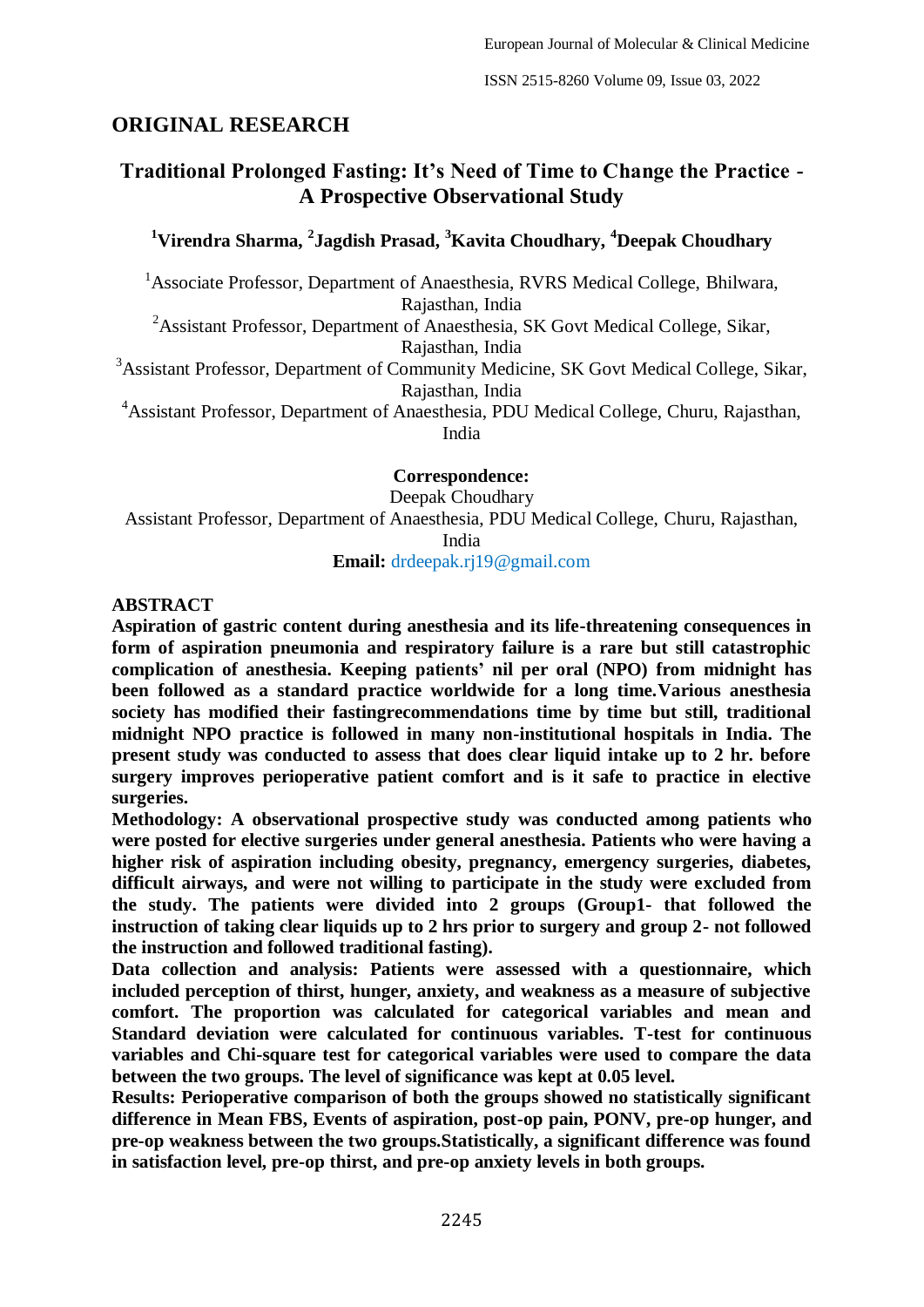## **Conclusion: Liberal preoperative fasting in form of allowing clear liquid up to 2 hr. before surgery is safe to practice.**

**Key Words: Anaesthesia, Aspiration, Satisfaction, Perception.**

#### **INTRODUCTION**

Aspiration of gastric content during anesthesia and its life-threatening consequences in form of aspiration pneumonia and respiratory failure isa rare but still catastrophic complication of anesthesia, which has enforced proper fasting guidelines. <sup>1</sup> Keeping patients nil per oral (NPO) from midnight has been followed as a standard practice worldwide for a long time. Over a periodof evolving safer drugs and better perioperative anesthesia care incidents of aspiration-related complication has decreased significantly<sup>2</sup> and various anesthesia society has modified their fastingrecommendations time by time but still, traditional midnight NPO practice is followed in manynon-institutional hospitals in India.<sup>3</sup>Midnight fasting reduces gastric Ph. and volume, which therefore helps in preventing aspiration-relatedcomplications. On the other hand, prolonged fasting has been associated with patient discomfort in form of thirst, hunger, and anxiety, and in certain patients, it can lead to dehydration, hypoglycemia, and hypotension. <sup>4</sup> Whenever a scheduled procedure occurs in later hours of the day significantly excessive fasting may result in severe detrimental effects. Despite the approval of intake of clear liquid 2 hr. before surgery, most practitioners in India are still deferring it to avoid the life-threatening consequence of aspiration which results in excessive and avoidable prolonged fasting. In the era of daycare surgery, it has become more important thatpatients must feel comfortable and satisfied before being discharged havingminimal sideeffects.<sup>5</sup> The aim of this study was to assess that does clear liquid intake up to 2 hr. before surgery improves perioperative patient comfort and is it safe to practice in elective surgeries.

#### **OBJECTIVES**

- 1. To estimate the incidence of aspiration related events among study participants
- 2. To access the patient's comfort in the perioperative period

#### **METHODOLOGY**

This was a single centric, prospective observational study conducted in the Dept. of Anesthesiology, Medical College, Bhilwara which isa newly established medical college in Rajasthan, India. Patients who were posted for elective surgeries under general anesthesia during the study period were included in the study. Patients who were having a higher risk of aspiration including obesity, pregnancy, emergency surgeries, diabetes, difficult airways, and were not willing to participate in the study were excluded from the study.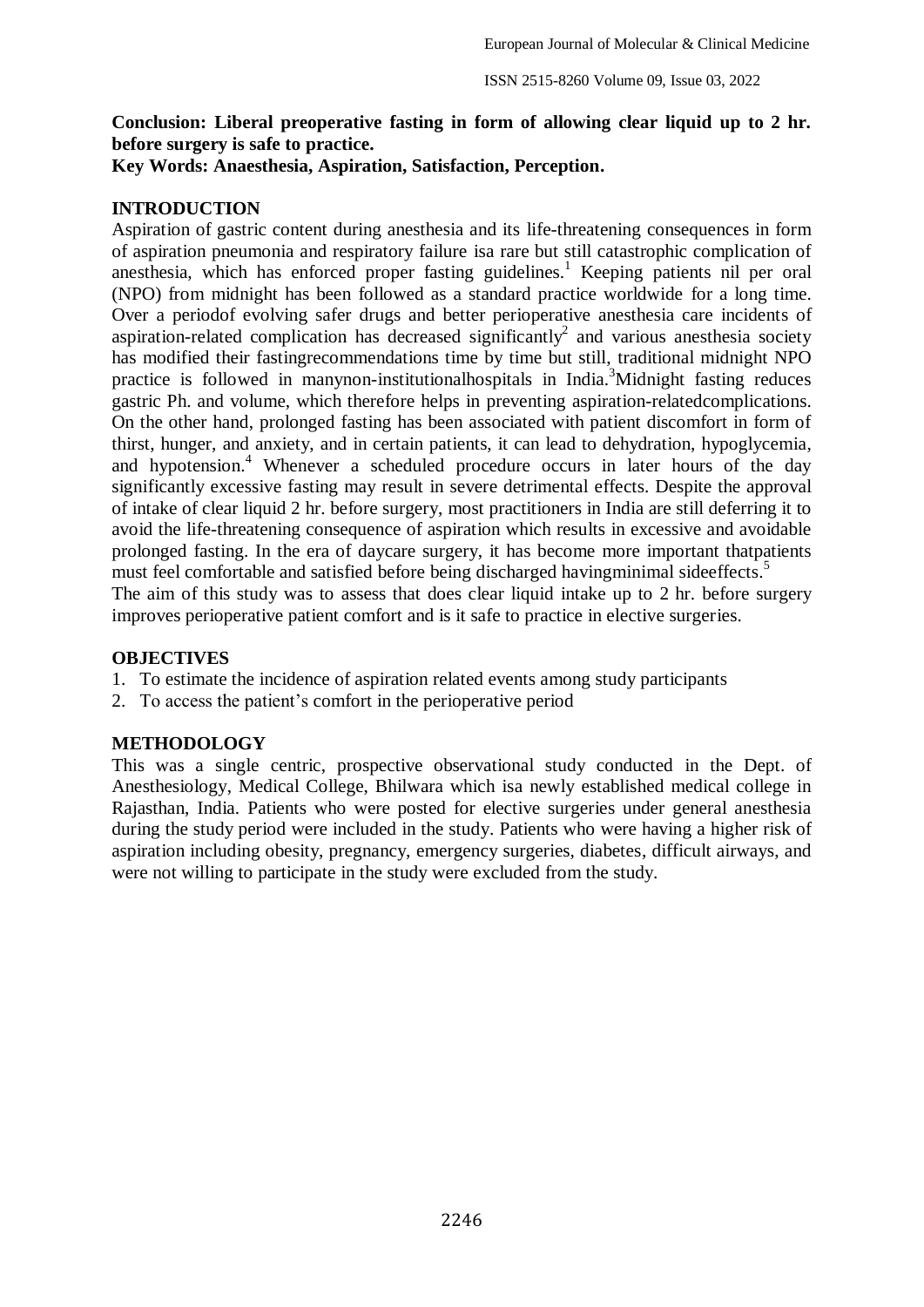

**Fig1: Flow chart of patient enrollment:**

After obtaining institutional ethical committeeapproval 198 ASA 1&2 patientswere enrolled in the study as per the flow chart (Fig-1)

All patients were instructed about fasting guidelines as per the American Society of anesthesia on preoperative visits and instructed to take clear liquidsup to 2 hr. before surgeries. Patients were asked about fasting status on the day of surgery and then group allocation was done. Those patients who have taken clear liquid till 2 hr. before surgery as per instruction were allocated group 1 while those who were NPO from midnight despite preoperative instructionwere allocated group 2. The person who was involved in group allocation was kept out from the rest of the observation and data reporting. The purpose of the study was explained to each participant and patients who agreed to participate were further included in the study after written consent.

Patient characteristics were noted duringPAC (Age, sex, weight, type of surgery, educational status, ASA status). Patients were then assessed with a questionnaire, which included perception of thirst, hunger, anxiety,and weakness as a measure of subjective comfort. The baseline of these parameters was noted during PAC visit and the same questionnaire was used preoperatively on the day of surgery. The test-retest reliability of the score in the PAC was evaluated by using repeated determinations 10 min apart in the same individual.Hunger, thirst, and weakness were accessed on a scale of 1-10. A score of 0-1 as none, 2-3 as mild, 4- 7 as moderate, and 8-10 as extreme was defined. Anxiety was scored on a self-rating anxiety scale containing 100 points in total. A score of 0-10 was graded as none, 10-40 as mild, 40- 80 as moderate, and >80 as having extreme anxiety. Postoperatively perception of pain was measured with VAS scouring on a scale of 1 to 10.A score of 0-1 as none, 2-3 as mild, 4-7 as moderate, and 8-10 as extreme was defined. Postoperativenausea and vomiting (PONV) were defined as per no of the episode during 2 hr. stay and 0-1 as mild, 2-3 as moderate, and  $>3$ episode was defined as severe. Overall satisfaction was also accessed on a 0-10 scale and measured as extreme (9-10), moderate (5-8), mild (2-4), and none (0-1). As discomfort of the patient can't be definitely measured because it is related to subjective variability above method is considered to cover different aspects of subjective considerations of comfort and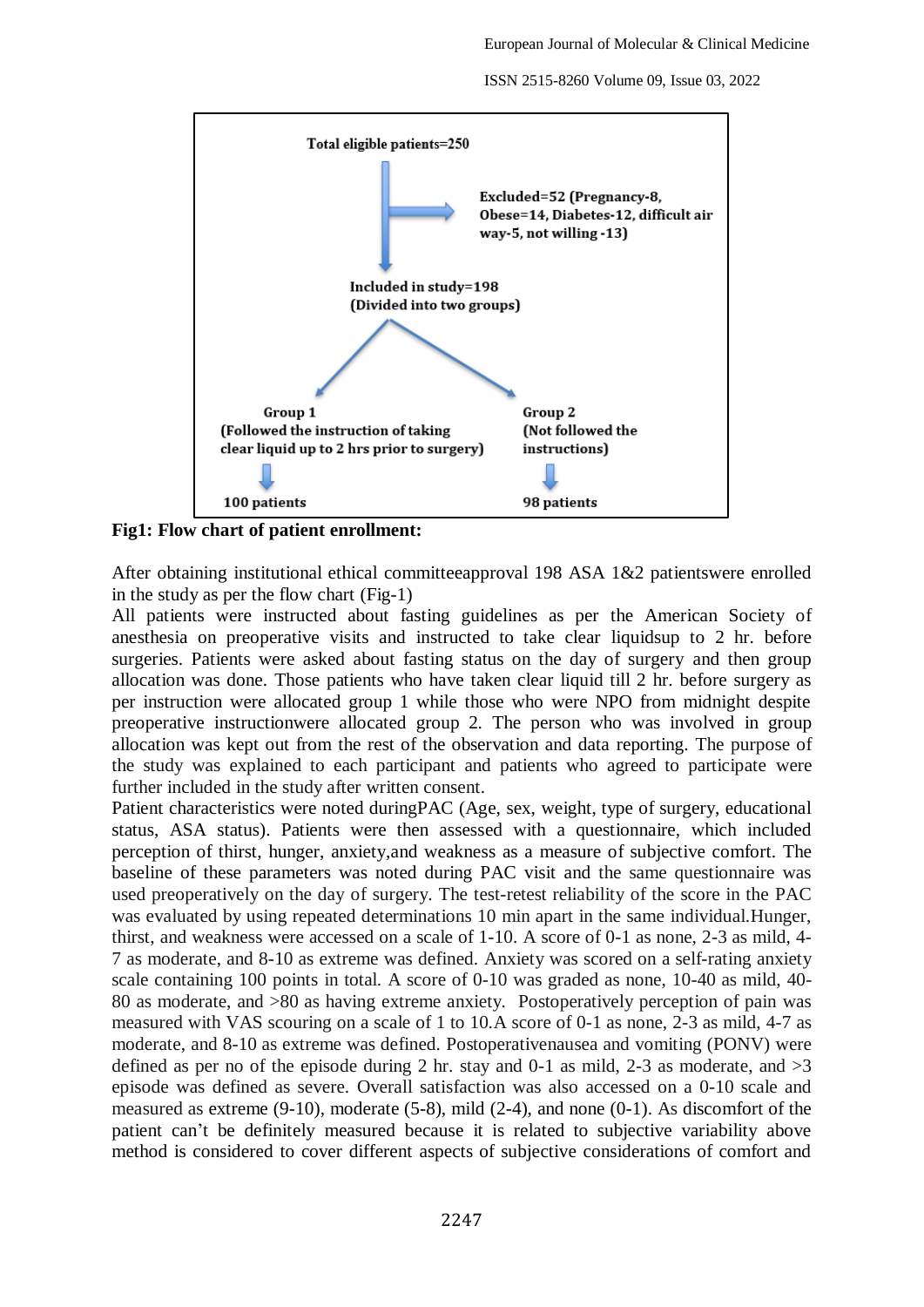satisfaction with anesthesia. The patients did not have access to their previous results when scoring. The nurses administering the questionnaire scores were blinded to group allocation. Preoperative blood sugar was also recorded. Vitalparametersincluding heart rate (HR), blood pressure (BP), and SPo2 were recorded in the preoperative area. Balanced general anesthesia was given to all patients.Patients were administered crystalloid loading at 10 mL/kg/h from induction of anesthesia until starting the surgical procedure, and 5mL/kg/h during surgery. In addition, crystalloid boluses would be administered at approximately 3 times the estimated blood loss.Glucose-containing fluids were avoided unless warranted. After induction of anesthesia drop of BP>20% of the baseline was defined as an event of hypotension. In that case, fluid therapy was first utilized, if needed, ephedrine and/or phenylephrine were then intravenously administered.Induction was done withIV fentanyl and propofol after the administration of glycopyrrolate, midazolam, and dexamethasone. Atracurium was given to facilitate endotracheal intubation, and GA was maintained with isoflurane and nitrous oxide in oxygen.Injondansetron 0.1mg/kg and inj paracetamol 1gm IV was given before extubation to counter PONV and post-op pain. To evaluate regurgitation during anesthesia, a piece of turnsole paper was inserted at the end of the pharynx, and in case of color change toward acidic pH, an event of regurgitation was reported as positive.

## **DATA ANALYSIS**

The collected data were entered into MS Excel and analyzed using Epi-info-7.1 software. Data were analyzed and arranged in tabulated form. The proportion was calculated for categorical variables andmean and Standard deviation were calculated for continuous variables. T-test for continuous variables and Chi-square test for categorical variables were used to compare the data between the two groups. The level of significance was kept at 0.05 level.

### **RESULTS**

Out of 198 patients; 100 were in group 1 (followed the instruction of taking clear liquids up to 2 hrs prior to the surgery) and 98 were in group 2 (not followed the instructions). The demographic characteristics of both groups were compared and found comparable. (Table 1)

| <b>Parameter</b>   |                        | Group 1      | Group 2      | P value |
|--------------------|------------------------|--------------|--------------|---------|
| Age                | Mean ±SD               | $28 + 5.8$   | $29 \pm 6.2$ | 0.243   |
| <b>Sex</b>         | Male (n)               | 63           | 58           | 0.686   |
|                    | Female (n)             | 37           | 40           |         |
| Wt. (kg)           | Mean ±SD               | $63{\pm}4.8$ | $64 \pm 5.2$ | 0.161   |
| <b>ASA</b>         |                        | 79           | 73           | 0.560   |
|                    | 2                      | 21           | 25           |         |
| <b>Surgery</b>     | Hernia                 | 30           | 31           | 0.969   |
|                    | <b>ENT</b> surgery     | 22           | 19           |         |
|                    | <b>Breastsurgery</b>   | 15           | 15           |         |
|                    | Cholecystectomy        | 24           | 26           |         |
|                    | Laparotomy             | 9            | 7            |         |
| <b>Educational</b> | <b>Uneducated</b>      | 9            | 10           | 0.849   |
| status             | <b>Secondary</b>       | 54           | 49           |         |
|                    | <b>Above secondary</b> | 37           | 39           |         |

|  | Table 1: Comparison of the demographic characteristics in both the groups |  |  |
|--|---------------------------------------------------------------------------|--|--|
|  |                                                                           |  |  |

Baseline subjective comfort parameters like hunger, thirst, weakness, and anxiety (taken at the time of PAC) were also compared in both the groups, and no statistically significant difference was found. (Table 2).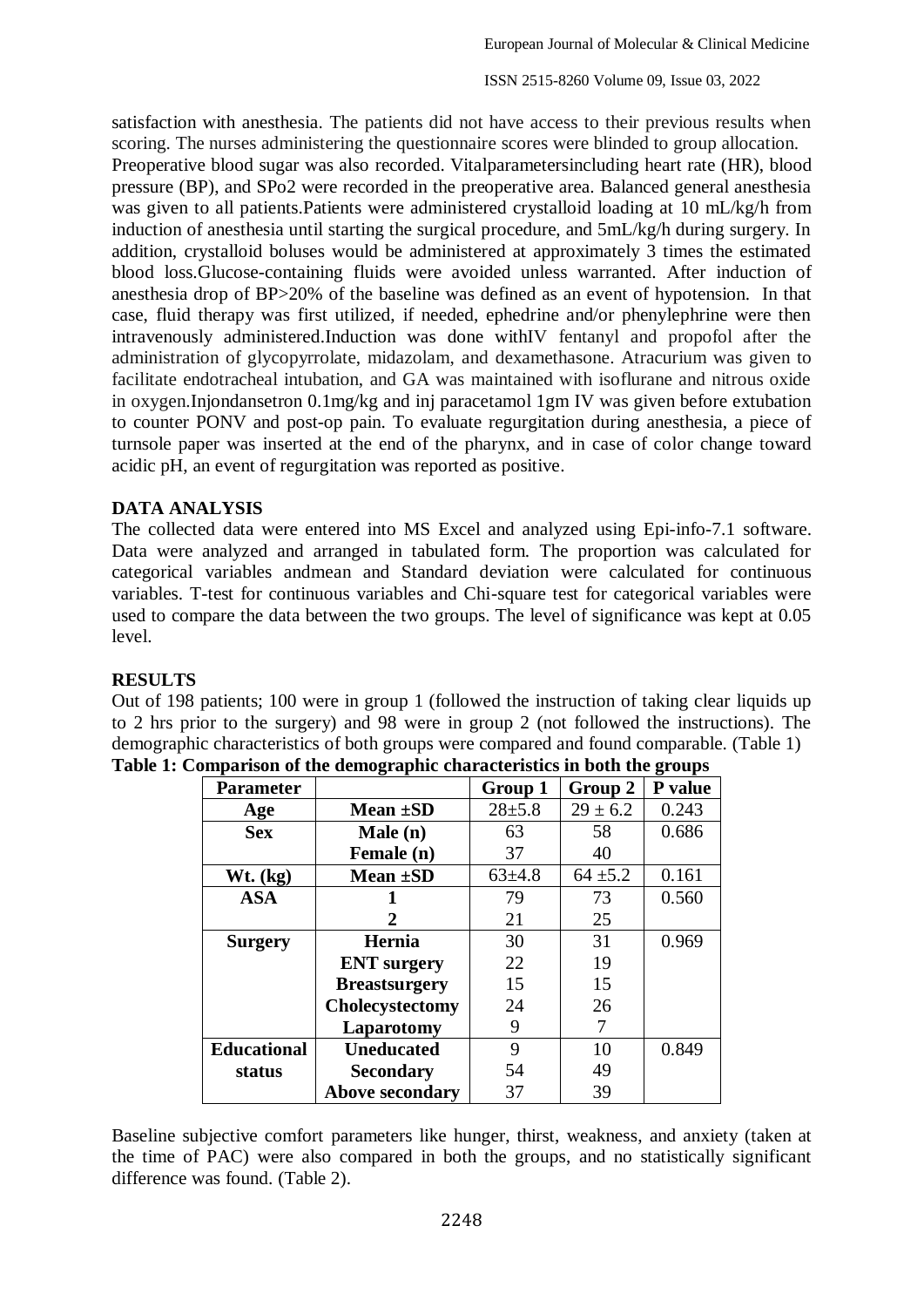| <b>Parameter</b>          |                 | Group 1 | o<br>Group 2 | P value |
|---------------------------|-----------------|---------|--------------|---------|
| <b>Hunger</b>             | <b>None</b>     | 73      | 69           | 0.821   |
|                           | <b>Mild</b>     | 22      | 25           |         |
|                           | <b>Moderate</b> | 5       | 4            |         |
|                           | <b>Extreme</b>  | 0       | $\Omega$     |         |
| <b>Thirst</b>             | <b>None</b>     | 69      | 70           | 0.911   |
|                           | <b>Mild</b>     | 24      | 21           |         |
|                           | <b>Moderate</b> |         |              |         |
|                           | <b>Extreme</b>  | 0       | ∩            |         |
| <b>Weakness</b>           | <b>None</b>     | 92      | 89           | 0.965   |
|                           | <b>Mild</b>     | 8       | 9            |         |
|                           | <b>Moderate</b> |         |              |         |
|                           | <b>Extreme</b>  |         |              |         |
| Salf rating anxiety scale | <b>None</b>     | 42      | 39           |         |
|                           | <b>Mild</b>     | 41      | 45           | 0.753   |
|                           | <b>Moderate</b> | 17      | 14           |         |
|                           | <b>Extreme</b>  |         |              |         |

**Table 2: Baseline subjective comfort parameter comparison in groups**

Perioperative comparison of both the groups showed no statistically significant difference in Mean FBS, Events of aspiration, post-op pain, PONV, pre-op hunger, and pre-op weakness between the two groups. Post Induction hypotension was more in the group that did not follow the instruction of taking clear fluids up to 2 hrs prior to surgery but the difference between the 2 groups was not statistically significant (Table 3). Statistically,a significant difference was found in satisfaction level, pre-op thirst, and pre-op anxiety levels in both groups. (Table 3).

**Table 3: Perioperative comparison of data in groups** 

| <b>Parameter</b>                  |                 | Group 1        | Group 2   | <b>P-value</b> |
|-----------------------------------|-----------------|----------------|-----------|----------------|
| <b>FBS</b>                        | Mean $\pm SD$   | $110 \pm 13.2$ | $112+9.8$ | 0.228          |
| <b>Event of aspiration</b>        | <b>Yes</b>      | $\overline{2}$ | 3         | 0.982          |
|                                   | N <sub>0</sub>  | 98             | 95        |                |
| <b>Post induction hypotension</b> | <b>Yes</b>      | 11             | 21        | 0.072          |
|                                   | N <sub>0</sub>  | 89             | 77        |                |
| Post-op pain                      | <b>None</b>     | 56             | 53        | 0.963          |
|                                   | <b>Mild</b>     | 41             | 42        |                |
|                                   | <b>Moderate</b> | 3              | 3         |                |
|                                   | <b>Extreme</b>  | $\theta$       | $\theta$  |                |
| <b>PONV</b>                       | <b>Mild</b>     | 93             | 90        | 0.968          |
|                                   | <b>Moderate</b> | 7              | 8         |                |
|                                   | <b>Extreme</b>  | 0              | 0         |                |
| <b>Satisfaction</b>               | <b>None</b>     | $\theta$       | $\theta$  | $0.002*$       |
|                                   | <b>Mild</b>     | 7              | 13        |                |
|                                   | <b>Moderate</b> | 20             | 37        |                |
|                                   | <b>Extreme</b>  | 73             | 48        |                |
| <b>Preoperative hunger</b>        | <b>None</b>     | 65             | 62        | 0.765          |
|                                   | <b>Mild</b>     | 28             | 31        |                |
|                                   | <b>Moderate</b> | 7              | 5         |                |
|                                   | <b>Extreme</b>  | 0              | 0         |                |
| <b>Preoperative thirst</b>        | <b>None</b>     | 60             | 38        | $0.015*$       |
|                                   | <b>Mild</b>     | 30             | 41        |                |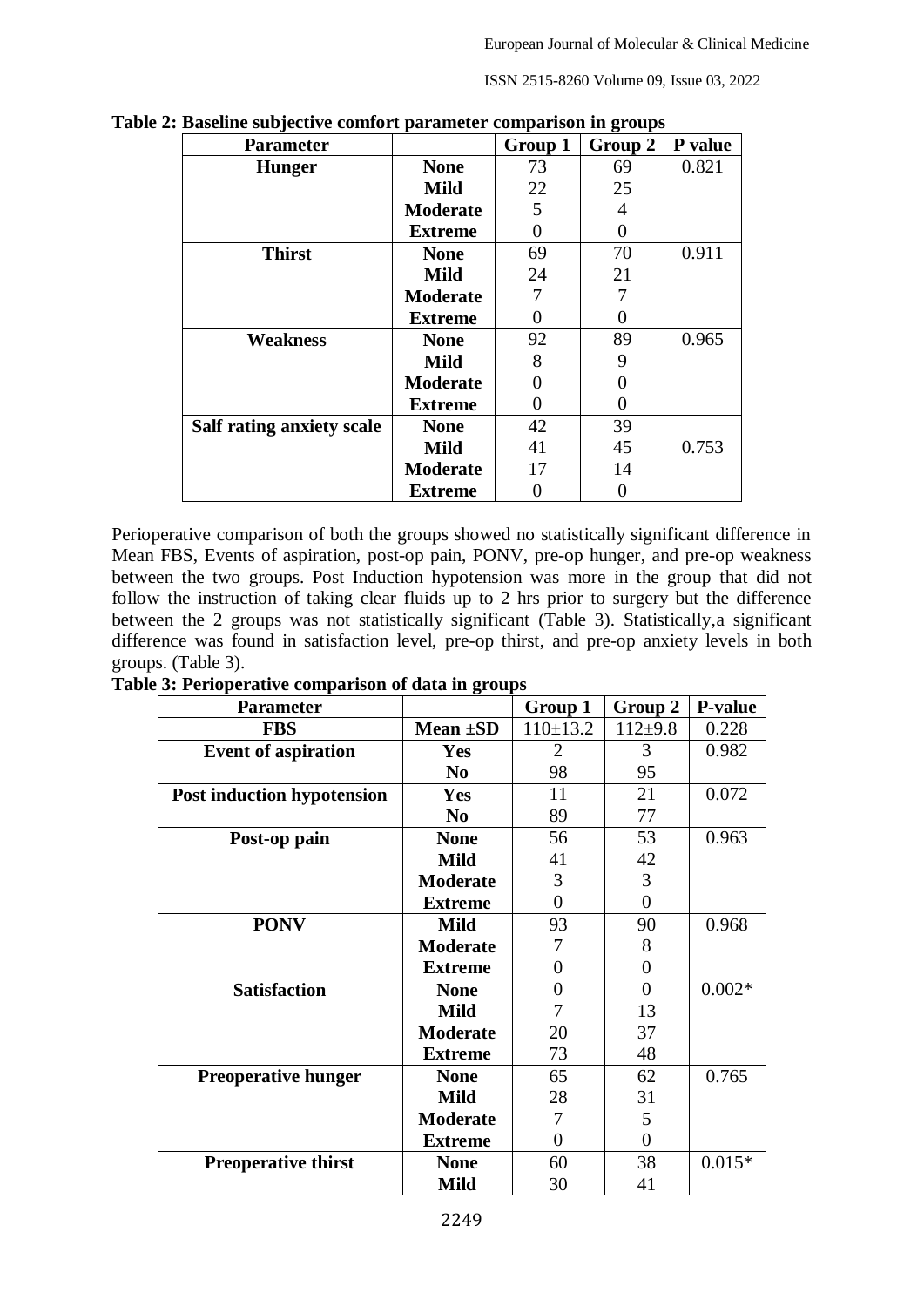|                                   | <b>Moderate</b> |    | 16 |          |
|-----------------------------------|-----------------|----|----|----------|
|                                   | <b>Extreme</b>  |    | 3  |          |
| <b>Preoperative weakness</b>      | <b>None</b>     | 90 | 86 | 0.782    |
|                                   | <b>Mild</b>     |    | 12 |          |
|                                   | <b>Moderate</b> |    |    |          |
|                                   | <b>Extreme</b>  |    |    |          |
| <b>Preoperative anxiety (SAS)</b> | <b>None</b>     | 30 | 19 | $0.055*$ |
|                                   | <b>Mild</b>     | 52 | 45 |          |
|                                   | <b>Moderate</b> | 18 | 30 |          |
|                                   | <b>Extreme</b>  |    |    |          |

Patients felt more satisfied in the group which followed the instruction of taking clear liquids up to 2 hrs prior to surgery and pre-op thirst was more among those who did not follow the instructions. Three patients in this group felt extreme thirst. Pre-op anxiety levels were also significantly high in the group which did not follow the instructions of clear fluid intake and followed traditional fasting prior to the surgery.

### **DISCUSSION**

Our study results showed that those patients who were kept NPO from midnight experienced more anxiety, and thirst, in the preoperative as well as postoperative period. The incidence of post-induction hypotension was more in patients who were kept NPO from midnight. Those patients who were taking clear liquid up to 2 hr. before surgery had no evidence of increased risk of aspiration or aspiration-relatedcomplications. Overall satisfaction of patients from surgery was more in patients who were taking clear liquid up to 2hr before surgery.

Preoperative fasting has been a standard practice followed for a long time to reduce gastric volume and acidity to prevent aspiration and associated life-threatening complications. Over a period of time with the support of evidence-based medicine this practice has changed from traditional midnight fasting to allowing clear liquid 2 hr. before surgeries. Various studies have found that prolonged fasting has a detrimental effect in form of distress, fatigue, restlessness, dehydration, electrolyte imbalances, and hypoglycemia.<sup>7-9</sup> In addition, hunger stimulates gastric acid secretion, which in turn increases the risk of pulmonary aspiration of gastric contents.<sup>10</sup>

Even recent studies haveevidence in support to allow carbonated drinksup to 2 hr. before surgery. Many anesthesia societieshaveadopted their guidelines as per recent evidence.<sup>11,12</sup> This being the case, studies demonstrate that, in clinical settings traditional longer overnight fasting rather than evidence-based shorter preoperative fasting periods still persist in many centers.13-15Karadağ and Pekintiİşeri determined that health pers onnel have a tendency to recommend that adult patients begin fasting at midnight, regardless of their scheduled surgical time.<sup>16</sup> Even in the present study group,2 patients didn't follow PAC instruction of fasting it may be due to the traditional belief of midnight fasting among patients,surgeons and nursing staff or lack of awareness regarding recent updates in guidelines.

In the present study differentaspects of subjective feelings of discomfort including thirst, hunger, weakness, nausea, and satisfactionwereused, as there is no established method for a broader evaluation of perioperative discomfort.These variables were a common refection of clinical experience of common patient complaints perioperatively. Thirst and anxiety are the main determiner of preoperative discomfort.<sup>17</sup> Bopp et al. determined that thirst affected patients the most, followed by anxiety.<sup>18</sup>

Our study result showed that anxiety and thirst were significantly higher in those patients who were fasting overnight in the preoperative period although this finding was not seen in the postoperative period. Many previous studies have also shown that consuming liquid before surgery significantly reduces thirst and anxiety.<sup>19,20</sup>Gebremedhn and Nagaratnam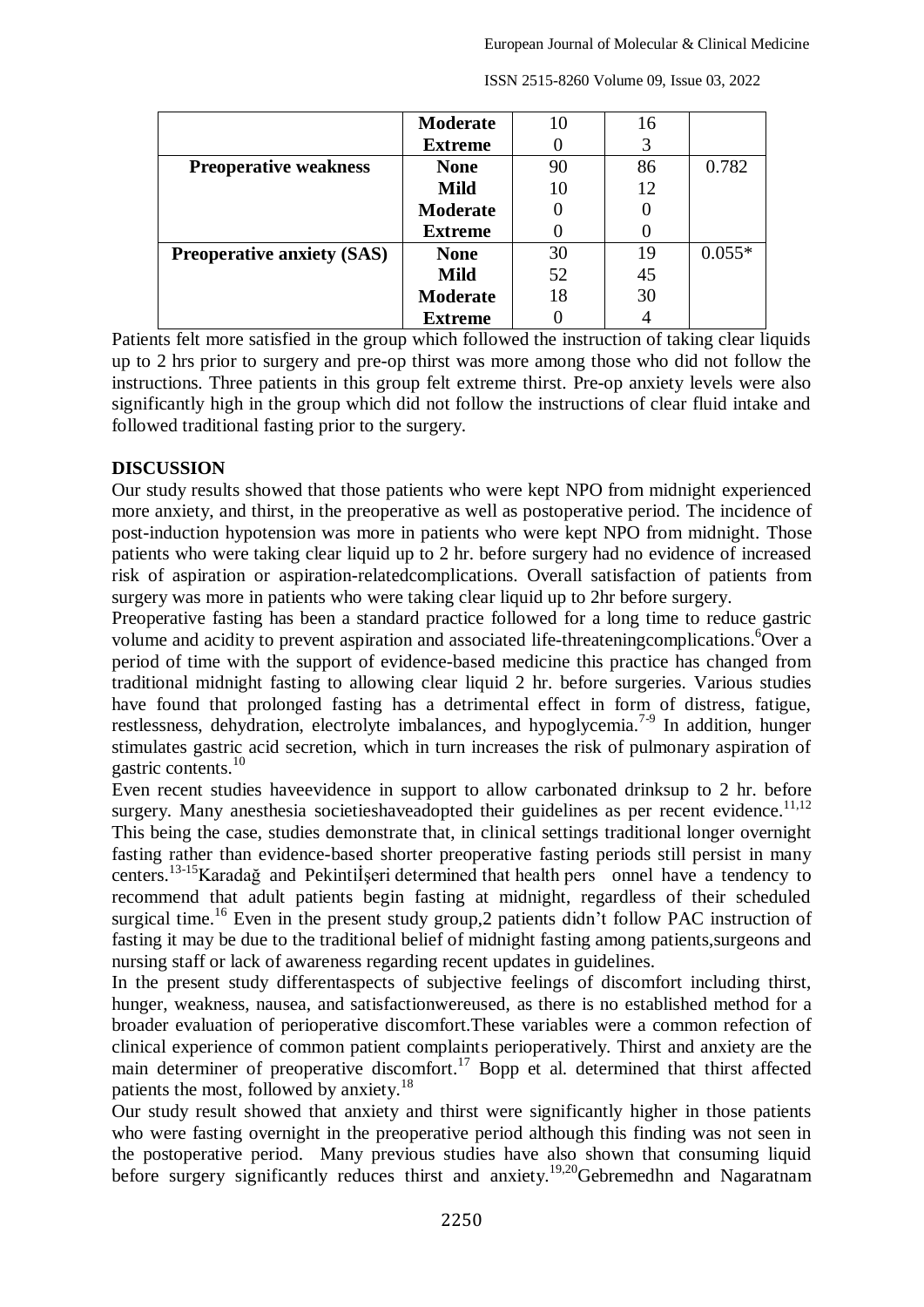found that 49% of patients experienced slight to severe thirst because of prolonged fasting from fluid and 37.2% from food.<sup>21</sup>Also those patients who have to be operated on at a later hour of the day had more prolonged fasting leading to more detrimental effect as suggested. So, allowing clear liquid in the preoperative area as per the schedule of surgery may be more beneficial in these patients. New formulas of preoperative drinks containing either amino acids (glutamine) or peptides have been studied and found to be safe in term of gastric emptying<sup>22,23</sup> and seem to have a beneficial effect with regard to perioperative thirst, hunger, anxiety. $24$ 

In this study, no effect on the feeling of hunger in the perioperative period was seen with clear liquid. Many studies have shown that takinga carbonated drink up to 2 hr.before surgery is safe to be practiced so further allowing it may show a positive effect on hunger itself. So further study with allowing carbonated drinks or peptide and amino acid formulated drinks may be done to access its effect on the feeling of hunger preoperatively.

Inour study, we found no evidence of aspiration or related events in any patient in both groups. This is a well-established fact that aspiration-related events are very rare nowadays in elective surgery as fasting guidelines are implemented and anesthesia practice and monitoring have improved over a period due to better drugs and equipment availability and improved monitoring. Most of the time Prolonged fasting practice seems to be practiced due to fear of aspiration and its consequences. Recent studies have proven that however, the risk and consequences for fluid aspiration are very low, and the benefits of a more liberal approach might outweigh the strict adherence to midnight fasting.<sup>25,26</sup>It has been also found that Liquid aspiration occurs as a normal phenomenon during normal sleep and it doesn'tcause any harm.<sup>27</sup> Recent studies have shown that liquid juice can pass through the stomach within an hour as suggested by magnetic resonance imaging.<sup>28</sup> Anderson et al<sup>29</sup> Found that Shortened fasting times may improve the perioperative experience for parents and children with a low risk of aspiration. These findings are in accordance with a number of previous studies showing that intake of clear fluids up to two hours before elective surgery does not adversely affect gastric contents. 30,31

In our study incidents of post-induction hypotension were significantly higher in patients who were having prolonged fasting. Previously conducted various studies also found similar results. Meisner et al.<sup>32</sup>We compared6- and 12-hours fasting periods and found that postinductionhypotension was significantly higher in patientsin 12 hr. fasting group. Similarly, Tekgul et  $al^{33}$  found that MAP values were significantly lower after induction of anesthesia in those patients who were posted at later hours of the day as compared to morning cases, increased fasting due to surgery at later hours seemed to be contributed to this. Dennhardt et  $al<sup>34</sup>$  found similar results in a study conductedonpediatric patients. Whilemany other studies showed preoperative fasting was not associated with post-induction hypotension.<sup>35,36</sup>

Our study didn't find any significant difference in fasting blood sugar in both groups. Pouran hajian $37$  et al conducted asimilar type of study and found that fasting blood sugar was comparable irrespective of fasting duration. Various previous studies have shown that prolonged fasting is associated with low blood glucose concentration.<sup>38</sup>We found no significant difference among both groups regarding incidents of PONV. Although previous studies have shown incidents of PONV were significantly lower in patients who were allowed carbonated drink preoperatively.<sup>39</sup> Our study group was only allowed clear liquid and that may be a factor we didn't find such a correlation in our study. We found no significant difference in post-op pain in both groups. Mohsen et al also found similar results in a study conducted in orthopedic surgery.<sup>40</sup> We found in our study that patientsatisfactionduringthe perioperative period was significantly higher in patients who were allowed clear liquid. Finding related to less thirst and anxiety may contribute to it, as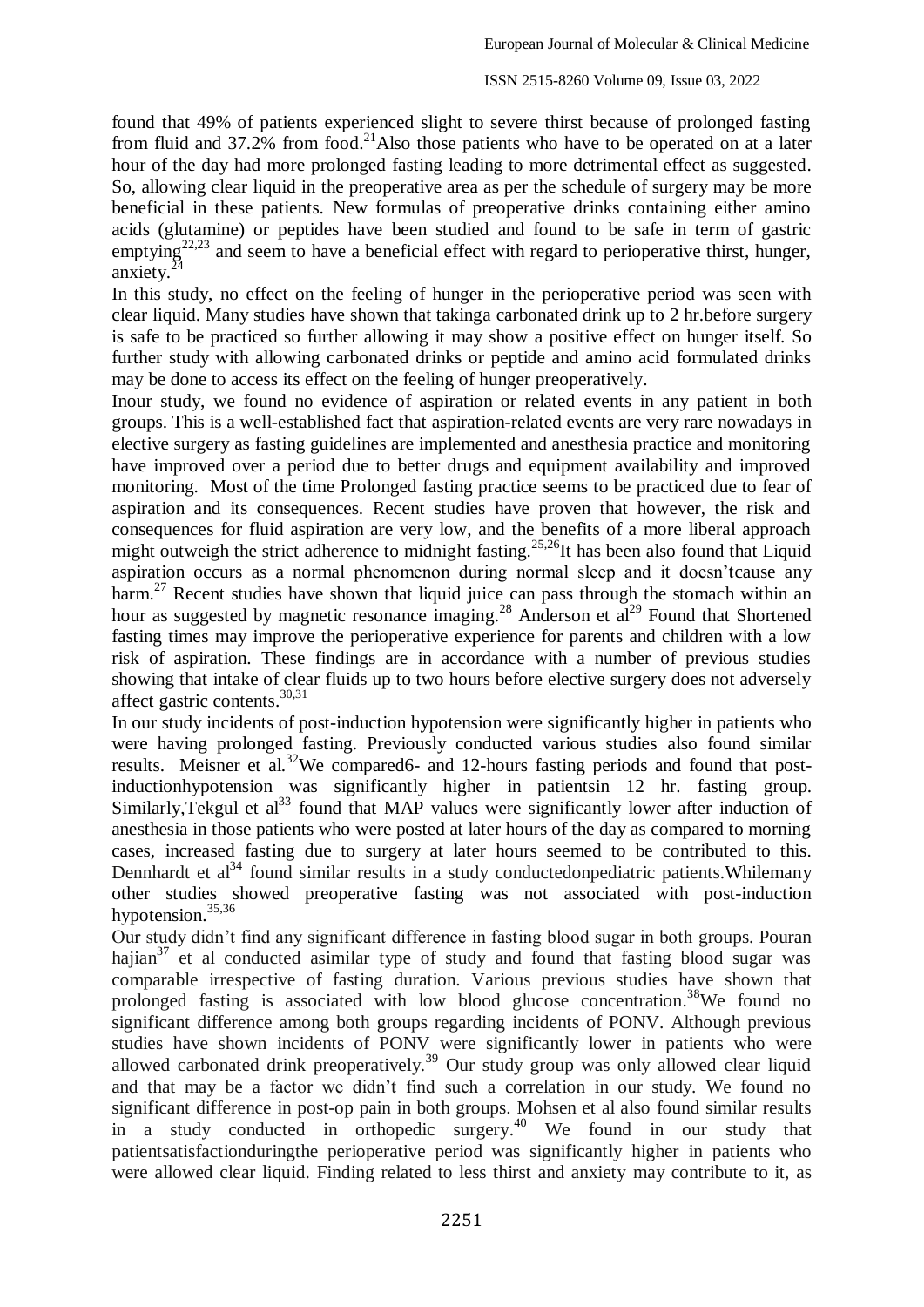found in a study conducted by Neslihan et al also found that those patients who were less fasted experienced greater satisfactionlevels.<sup>39</sup>

## **CONCLUSION**

Liberal preoperative fasting in form of allowing clear liquid up to 2 hr. before surgery is safe to practice as it is part of the international guideline. Most of the centers are still following traditional overnight iatrogenic fasting, which is no longer recommended. It is the right time to reconsider fasting practice in an elective surgical patient in a developing health center like ours. With the availability of current evidence,a proper implementation needs to be done with a team approach which requires proper patient counseling about the purpose and duration of fasting and quality improvement in form ofeducation of the team involved in perioperative patient care about recent changes in fasting guideline.

## **REFERENCES**

- 1. Eriksson LI, Sandin R. Fasting guidelines in different countries. Acta AnaesthesiolScand1996;40:971– 4.
- 2. Practice guidelines for preoperative fasting and the use of phar- macologic agents to reduce the risk of pulmonary aspiration: ap- plication to healthy patients undergoing elective procedures—a report by the American Society of Anesthesiologists Task Force on Preoperative Fasting. Anesthesiology 1999;90:896 –905.
- 3. Lambert E, Carey S (2015) Practice guideline recommendation on perioperative fasting: a systematic review. J Parenter Enteral Nutr
- 4. Power S, Kavangh DO, McConnell G, Cronin K, Corish C,Leonard M, Crean A, Feehan S, Eguare E, Neary P, Connolly J (2012) Reducing preoperative fasting in elective adult surgical pa- tients: a case-control study. Ir J med Sci 181:99–104
- 5. Hamid S (2014) Pre-operative fasting a patient centered approach. BMJ Qual Improv Report 23:1–4
- 6. Ljungqvist O, Sreide E. Preoperative fasting. Br J Surg. 2003;90:400–406.
- 7. Shiraishi T, Kurosaki D, Nakamura M, Yazaki T, Kobinata S, Seki Y, Kasama K, Taniguchi H. Gastric uid volume change a er oral rehydra on solu on intake in morbidly obese and normal controls: a magne c resonance imaging-based analysis. AnesthAnalg. 2017;124:1174–8. PMID: 28319546
- 8. Khoyratty S, Modi BN, Ravichandran D (2010) Preoperative star- vation in elective general surgery. J PerioperPract 20:100–102
- 9. Ljunggren S, Hahn RG. Oral nutri on or water loading before hip replacement surgery; a randomized clinical trial. Trials. 2012;13(1):1. PMID: 22747890.
- 10. Braga M, Ljungqvist O, Soeters P, Fearon K, Weimann A, Bozzetti F. ESPEN Guidelines on Parenteral Nutrition: surgery. *Clin Nutr*2009; 28: 378-386
- 11. Bilehjani E, Fakhari S, Yavari S, Panahi JR, A ami M, Nagipour B, Pourfathi H, Farzin H, Javidi L. Adjustment of preoperavefas ng guidelines for adult pa ents undergoing elecve surgery. Open J Intern Med. 2015;5:115–8. doi: 10.4236/ ojim.2015.54016.
- 12. Crenshaw JT, Winslow EH. Preoperavefas ng dura on and medica on instruc on: are we improving? AORN J. 2008;88:963– 76. PMID: 19054485.
- 13. Breuer JP, Bosse G, Seifert S, Prochnow L, Mar n J, Schleppers A, Geldner G, Soreide E, Spies C. Pre-opera vefas ng: a naonwide survey of German anaesthesia departments. Acta Anaesthesiol Scand. 2010;54(3):313- 20. PMID: 19764905.
- 14. Karadağ M , Pekinİşeri Ö (2014) Determining health personnel's application trends of new guidelines for preoperative fasting: find- ings from a survey. J Peri AnesthNurs 29:175–184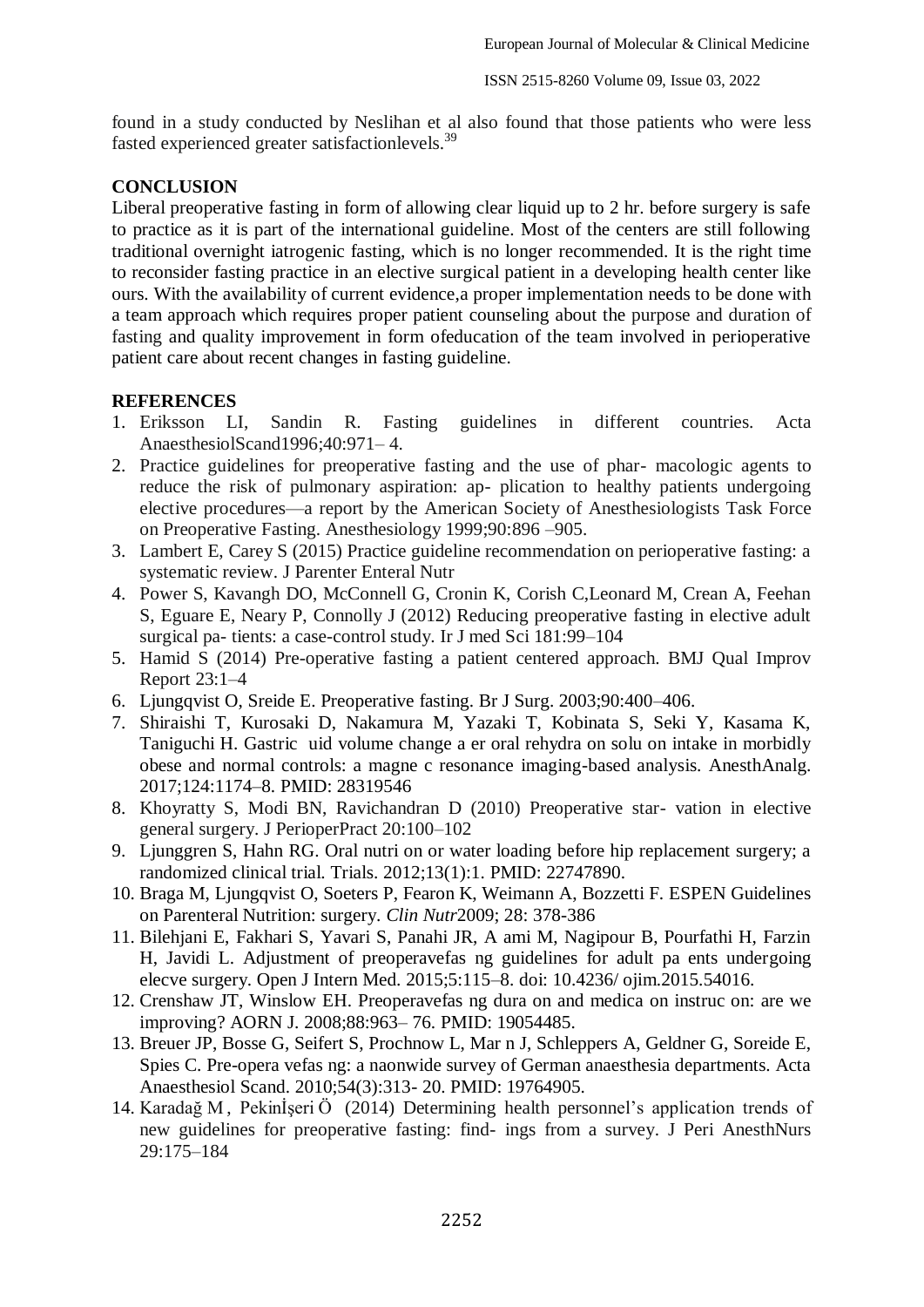- 15. Madsen M, Brosnan J, Nagy VT. Perioperative thirst: a patient perspective. J PerianesthNurs1998;13:225– 8.
- 16. Bopp C, Hoper S, Klein A, Weigand MA, Martin E, Gust R (2011) A liberal preoperative fasting regimen improves patient comfort and satisfaction with anesthesia care in day-stay minor surgery. Minerva Anestesiol 77:680–686
- 17. Splinter WM, Stewart JA, Muir JG. The effect of preoperative apple juice on gastric contents, thirst, and hunger in children.Can J Anaesth 1989;36:55– 8.
- 18. Gunawardhana AI (2012) Knowledge, attitudes and practice of pre- operative fasting guidelines in the National Hospital of Sri Lanka. Sri Lankan Journal of Anesthesiology 20:92–95
- 19. Gemremedhn EG, Nagaratnam VB (2014) Audit on preoperative fasting of elective surgical patients in an African Academic Medical Center. World J Surg 38:2200–2204
- 20. Henriksen MG, Hessov I, Dela F, Hansen HV, Haraldsted V, Rodt SA. Effects of preoperative oral carbohydrates and peptides on postoperative endocrine response, mobilization, nutrition and muscle function in abdominal surgery. *Acta AnaesthesiolScand*2003; 47: 191-199
- 21. Lobo DN, Hendry PO, Rodrigues G, Marciani L, Totman JJ, Wright JW, Preston T, Gowland P, Spiller RC, Fearon KC. Gastric emptying of three liquid oral preoperative metabolic preconditioning regimens measured by magnetic resonance imaging in healthy adult volunteers: a randomised double-
- 22. Hausel J, Nygren J, Lagerkranser M, Hellström PM, Hammarqvist F, Almström C, Lindh A, Thorell A, Ljungqvist O. A carbohydrate-rich drink reduces preoperative discomfort in elective surgery patients. *AnesthAnalg*2001; 93: 1344-1350
- 23. Beach ML, Cohen DM, Gallagher SM, Cravero JP. Major ad- verse events and relationship to NPO status in paediatric sedation/anesthesia. Anesthesiology 2016; 124: 80–8
- 24. Van de Putte P, Vernieuwe L, Jerjir A, Verschueren L, Tacken M, Perlas A. When fasted is not empty: a retrospective cohort study of gastric content in fasted surgical patients. Br JAnaesth 2017; 118: 363–71 [aew435]
- 25. Huxley EJ, Viroslav J, Gray WR, Pierce AK. Pharyngeal aspir- ation in normal adults and patients with depressed con- sciousness. Am J Med 1978; 64: 564–8
- 26. Schmitz A, Kellenberger CJ, Liamlahi R, Studhalter M, Weiss M. Gastric emptying after overnight fasting and clear fluid intake: a prospective investigation using serial magnetic res- onance imaging in healthy children. Br J Anaesth 2011; 107: 425–9
- 27. Andersson H, Zarén B, Frykholm P. Low incidence of pulmonary aspiration in children allowed intake of clear fluids until called to the operating suite. PaediatrAnaesth. 2015 Aug;25(8):770-777. doi: 10.1111/pan.12667. Epub 2015 May 4. PMID: 25940831.
- 28. Engelhardt T, Webster NR. Pulmonary aspiration of gastric contents in anaesthesia. Br J Anaesth1999;83:453–60.
- 29. Maltby JR, Lewis P, Martin A, Sutherland LR. Gastric fluid volume and pH in elective patients following unrestricted oral fluid until three hours before surgery. Can J Anaesth 1991;38: 425–9.
- 30. Meisner M, Ernhofer U, Schmidt J. Liberalisa on of preoperavefas ng guidelines: e ects on pa ent comfort and clinical praccability during elecve laparoscopic surgery of the lower abdomen. ZentralblChir. 2008;133(5):479-85. PMID: 18924048.
- 31. Tekgul ZT, Tugmen C, Alaygut E, KaramanY, Doseme Y, Gonullu M. The perioperative effects of preoperative fasting me on the healthy adults undergoing laparoscopic cholecystectomy **(**Turkish). J Med Sci. 2014;34(2):176-81. doi: 10.5336/ medsci.2013- 35953.